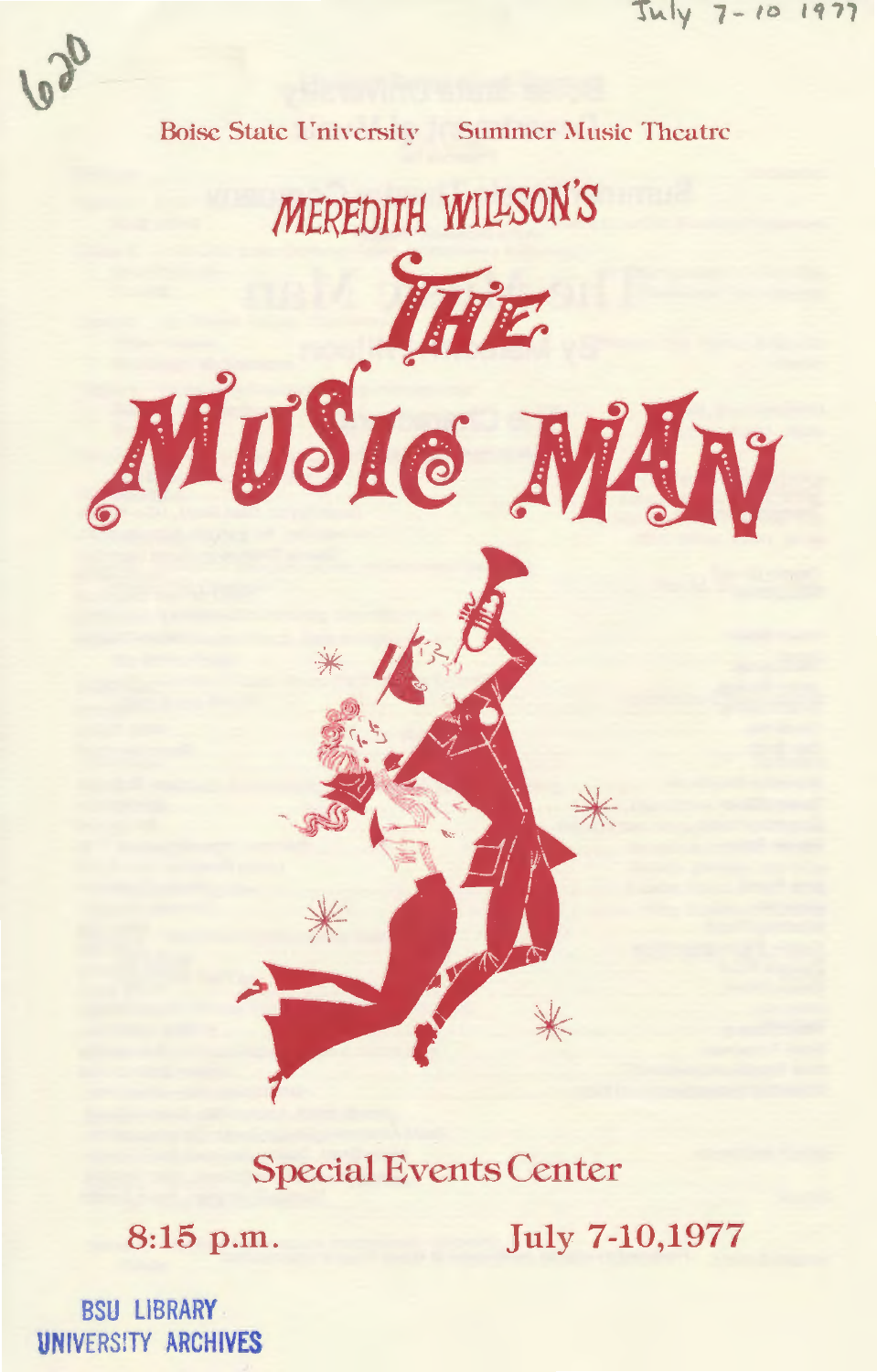## **Boise State University Department of Music**

Presents the

## **Summer Music Theatre Company**

in the Broadway Musical

# **The Music Man By Meredith Willson**

#### **The Characters**

(in order of appearance)

|                    | Tim Hessing, Bill Heffner, Mike Redford,          |
|--------------------|---------------------------------------------------|
|                    | Dennis Thompson, Scott Campbell                   |
|                    |                                                   |
|                    |                                                   |
|                    | Fred Davies (July 8, 10)                          |
|                    |                                                   |
| <b>The Quartet</b> |                                                   |
|                    |                                                   |
|                    |                                                   |
|                    |                                                   |
|                    |                                                   |
|                    |                                                   |
|                    |                                                   |
|                    |                                                   |
|                    |                                                   |
|                    | Lynda Rawlings (July 8, 10)                       |
|                    |                                                   |
|                    |                                                   |
|                    |                                                   |
|                    |                                                   |
|                    |                                                   |
|                    |                                                   |
|                    |                                                   |
|                    |                                                   |
|                    |                                                   |
|                    |                                                   |
|                    | Wendi Smith, Leanna Ray, Eleanor Small,           |
|                    | Paula Anderson, Claudia Scott, Christina Gellert, |
|                    | Holly Grant, Debbie Donovan, David Taylor,        |
|                    | Gerry Bryant, Mark Stilwell, Mike Redford,        |
|                    | Dennis Thompson, Steve Scragg                     |

Produced by special permission of Music Theatre International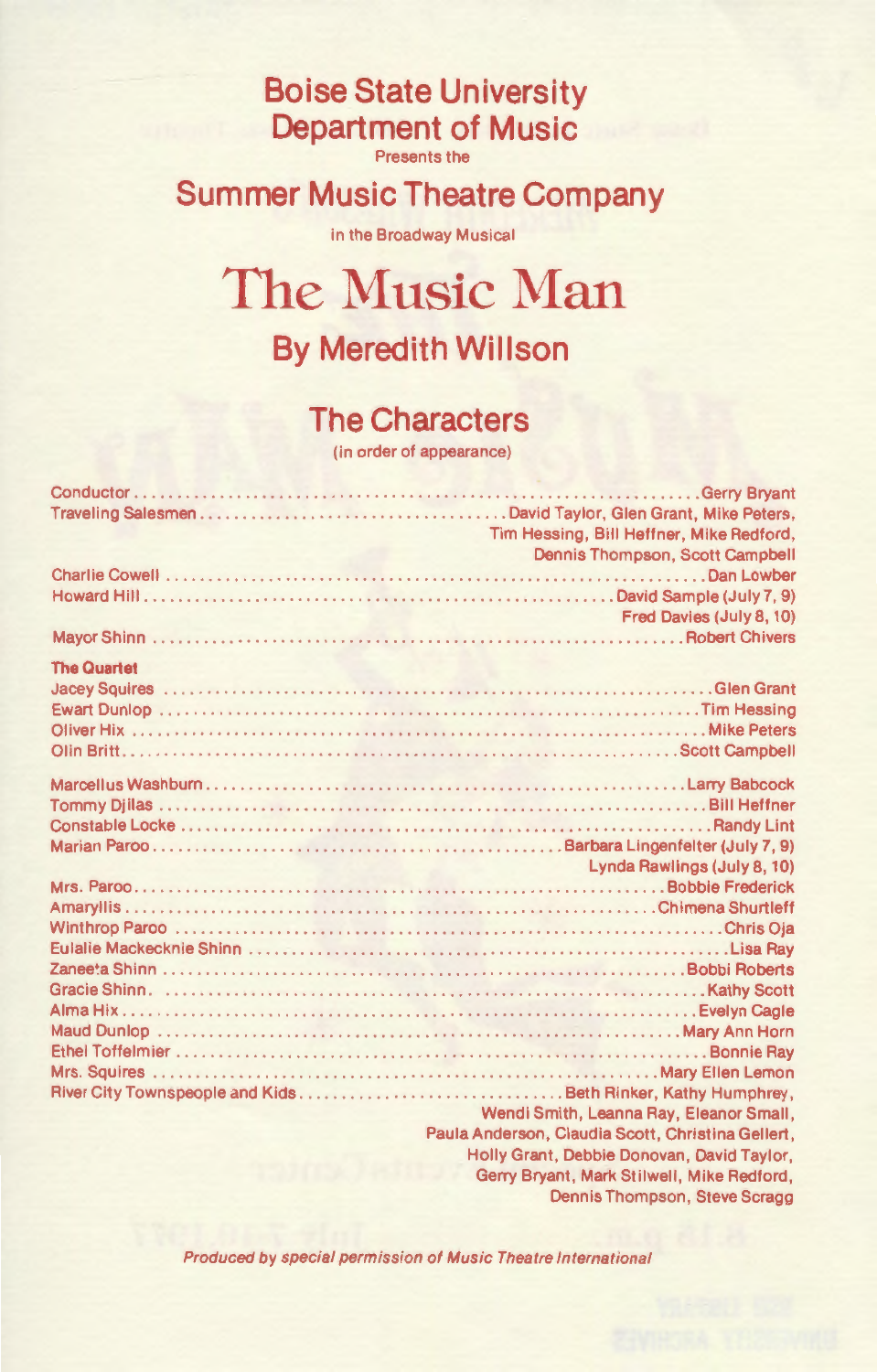## **Musical Synopsis of Scenes**

#### **Act One**

| Scene 1: A Railway Coach. Morning, July 4, 1912                                                     |                                    |
|-----------------------------------------------------------------------------------------------------|------------------------------------|
| Scene 2: River City, Iowa. Center of Town. Immediately following.                                   |                                    |
| Scene 3: The Paroos' House. That evening.                                                           |                                    |
| Scene 4: Madison Gymnasium. Thirty minutes later.                                                   |                                    |
| Scene 5: Exterior of Madison Library. Immediately following.                                        | Mrs. Squires, Ladies of River City |
|                                                                                                     |                                    |
| Scene 6: Interior of Madison Library. Immediately following.                                        |                                    |
| Scene 7: A Street. The following Saturday noon.                                                     |                                    |
| Scene 8: The Paroos' Porch. That evening.<br>Scene 9: Center of Town. Noon, the following Saturday. |                                    |
|                                                                                                     |                                    |

#### **Act Two**

| Scene 1: Madison Gymnasium. The following Tuesday evening. |                                             |
|------------------------------------------------------------|---------------------------------------------|
|                                                            |                                             |
|                                                            | Eulalie, Maud, Ethel, Alma and Mrs. Squires |
|                                                            |                                             |
|                                                            | Tommy, Zaneeta, and Kids                    |
|                                                            |                                             |
|                                                            | Mrs. Squires and Ladies                     |
| Scene 2: The following Wednesday evening.                  |                                             |
|                                                            |                                             |
|                                                            |                                             |
| Scene 3: The Paroos' Porch, Immediately following.         |                                             |
|                                                            |                                             |
|                                                            |                                             |
| Scene 4: The Footbridge. Fifteen minutes later.            |                                             |
|                                                            |                                             |
|                                                            |                                             |
| Scene 5: A Street. Immediately following.                  |                                             |
| <b>Seventy Six Trombones and</b>                           |                                             |
|                                                            |                                             |
| Scene 6: Madison Park. A few minutes later.                |                                             |
|                                                            |                                             |
|                                                            |                                             |
| Scene 7: Madison Gymnasium. Immediately following.         |                                             |
|                                                            |                                             |